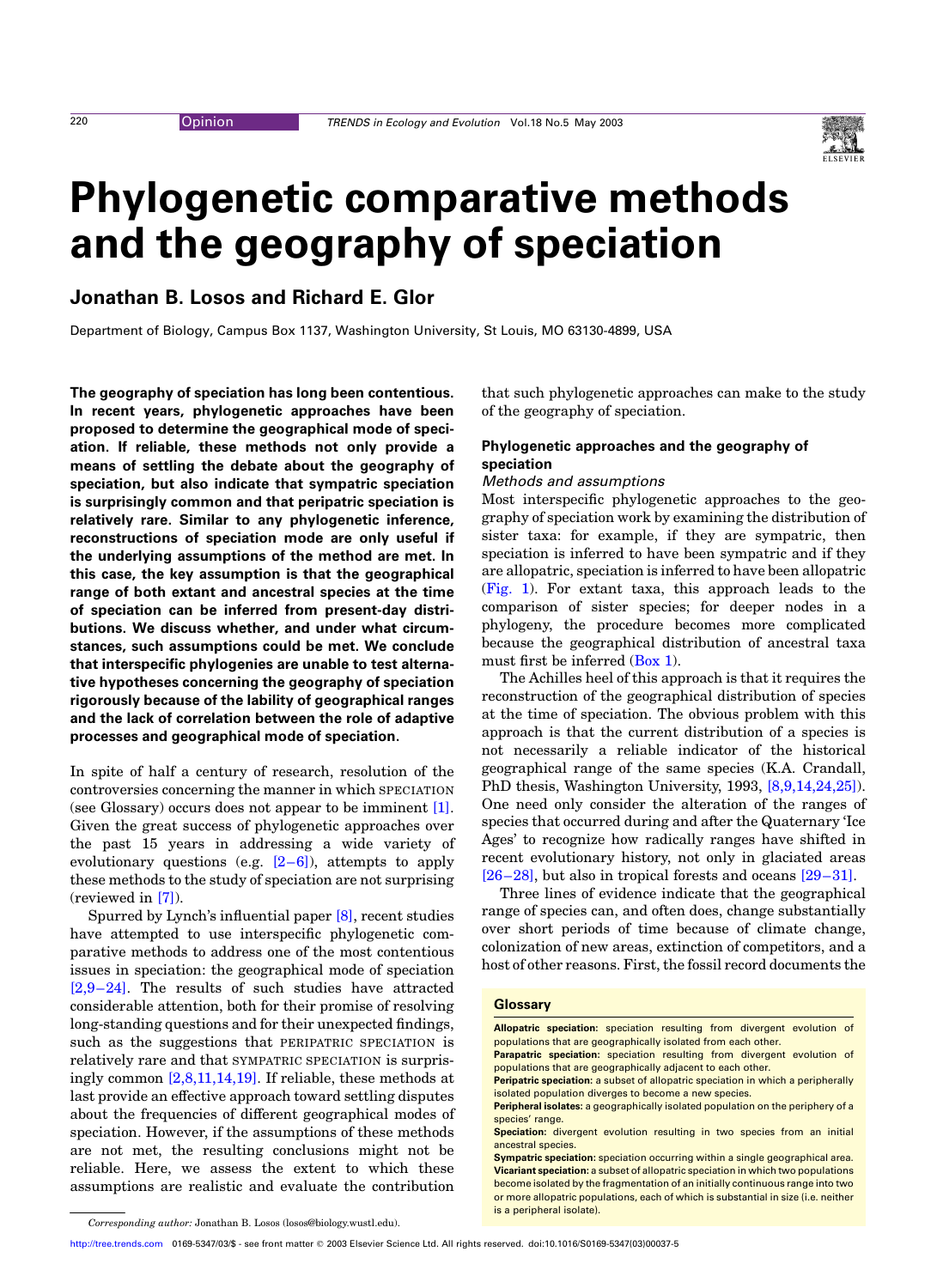<span id="page-1-0"></span>

Fig. 1. Testing hypotheses with interspecific phylogenies. Current geographical distributions of three species (a) are used to infer geographical modes of speciation. When species that overlap geographically are sister taxa (b), sympatric speciation is inferred. When sister species do not overlap geographically (c), sympatric speciation is rejected and allopatric speciation is inferred. When sister species do not overlap and the range of one is smaller than the range of the other (d), peripatric speciation is inferred.

occurrence of range shifts through time: some extant species are now found in localities in which they did not occur prehistorically, and vice versa [\[32–40\].](#page-6-0) Second, observational studies in historical time have directly documented countless changes in geographical distributions [\[26,41–46\].](#page-6-0) Third, population genetic analyses routinely uncover evidence for geographical range expansions (e.g. [\[47,48\]](#page-7-0)). As a result, the present-day range of a species will often differ greatly from the range of that species when it first arose; for this reason, several authors have concluded that evolutionary inferences concerning the geography of species in the past will often not be reliable [\[14,41,49–51\]](#page-6-0).

These concerns are magnified further when attempts are made to reconstruct the geographical speciation mode of ancestral taxa (e.g. [\[8,9,19,21,22\]](#page-6-0)). Recent studies have revealed that, under many circumstances, phylogenetic comparative methods are unable to reconstruct ancestral traits accurately; this is particularly true when the trait is evolutionarily labile, such that the rate of trait evolution is high relative to the rate of speciation [\[52–54\],](#page-7-0) as might be the case for geographical range. Moreover, inferences about the geographical distributions of ancestral taxa deduced from the ranges of their descendants are based on a method that does not seem very robust (K.A. Crandall, PhD thesis, Washington University, 1993, [\[25\]\)](#page-6-0): this method reconstructs the geographical range of an ancestral species as the sum of the ranges of its descendants ([Fig. 2](#page-2-0), [Box 2](#page-2-0)). These reconstructions thus not only assume that geographical ranges of species remain constant after speciation, but also that entire clades do not experience range contraction or expansion and that extinction does not occur [\[2,15,55,56\].](#page-6-0)

#### Allopatric versus sympatric speciation

Because of the unreliability of inferences of geographical ranges in the past, interspecific phylogenetic approaches are unlikely to add much to the debate over sympatric versus ALLOPATRIC SPECIATION. Consider first sympatric speciation. Can a null hypothesis that speciation was not sympatric be rejected if sympatric species are found to be sister taxa? Given the potential for the evolutionary lability of geographical range, the finding that sympatric species are sister taxa does not strongly refute the alternative possibility that the species speciated in allopatry or parapatry and subsequently expanded their ranges to come into sympatry. Indeed, this is the heart of the classic debate about sympatric speciation: proponents note that sympatric species are closely related and infer that sympatric speciation has occurred; detractors consider sympatric speciation to be unlikely on theoretical grounds and consider allopatric speciation followed by range expansion to be a more probable explanation [\[56,57\]](#page-7-0). Thus, phylogenetic approaches to the study of putative cases of sympatric speciation really do no more than test the usually implicit assumption that the sympatric species truly are sister taxa. Finding that the two species are not sister taxa would, of course, undermine support for a sympatric speciation scenario (e.g. [\[24,58,59\]\)](#page-6-0), but finding that they are sister taxa would not address the primary

#### Box 1. Phylogenetic reconstruction of the geographical mode of speciation

Phylogenetic approaches to the geography of speciation (e.g. [2,8,56,78]) use present-day geographical distributions and phylogenetic relationships to infer the geographical context of speciation. In this approach, the current distribution of an extant taxon is used as a character state and comparison of the range of sister taxa enables a decision to be made about which mode of speciation was involved. For extant sister species, present-day distributions are compared and their size and extent of the overlapoftherangesisusedtoinfergeographicalmodeofspeciation.For example, sister species with broadly overlapping ranges would be inferred to have originated by sympatric speciation, whereas sister species in which the ranges were nonoverlapping and in which the range of one taxon was relatively small  $(<5%)$  compared with the range of the other species would be considered as evidence of peripatric speciation. Precise criteria for distinguishing geographical modes differ among authors. For example, Mattern and McLennan [19] consider any overlap among the ranges of sister taxa to be indicative of sympatric speciation, whereas Lynch  $[8]$  considers  $<$  20% overlap to be trivial.

When one or both of the sister taxa are ancestral nodes in a phylogeny, the geographical range of these ancestral taxa must be inferred before sister-taxon comparisons can be made. In this case, the ancestral taxon is assigned a geographical distribution that encompasses the distribution of all of its descendants [8,12,56,78]. Then, the ranges of sister taxa are compared in the same manner as are those ranges of extant sister species.

For the phylogenetic method to provide accurate inferences about speciation, two related assumptions must be met. First, when comparing sister species, one must assume that the current geographical distribution correlates strongly with the geographical distribution at the time of speciation. Second, to infer the geographical distributions of ancestral taxa, one must assume that distributions are so static that ancestral geographical ranges can be inferred from the ranges of their descendants [2,8,15,56,71]. Because of the restrictive nature of this latter assumption, even some proponents of these methods recommend focusing on more recent divergence events (e.g. [8]).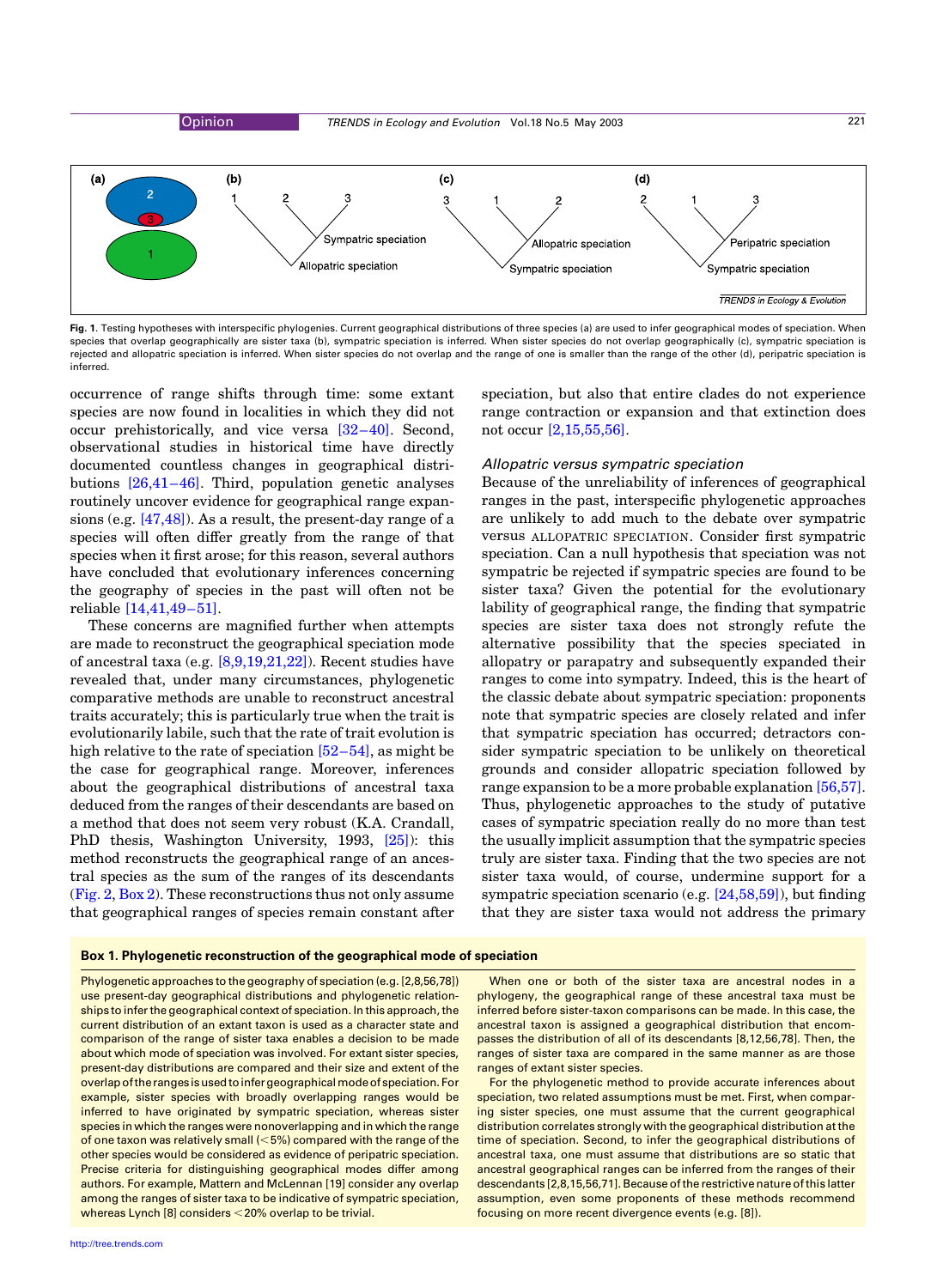<span id="page-2-0"></span>



Fig. 2. Geographical ranges of lions (Panthera leo), tigers (P. tigris) and jaguars (P. onca). Mattern and McLennan [\[19\]](#page-6-0) reconstructed speciation modes in a study of feline evolutionary diversification and concluded that sympatric speciation was the most common mode of speciation in cats. For example, they concluded that the lion is the sister taxon to a clade comprising the tiger and the jaguar. The ranges of the lion (blue) and tiger–jaguar (red) clades overlap in western Asia (purple) and the species differ ecologically, leading to the conclusion that the split between these two lineages occurred through sympatric speciation (historical range of lion and tiger are based on maps from [\[77\]\)](#page-7-0). Through this sort of reasoning, the authors conclude that sympatric speciation accounted for 51.8% of felid speciation events, even though they acknowledge that felines are 'large, highly mobile creatures' and that the assumption that 'postspeciation dispersal does not overwhelm speciations patterns' might have 'been violated to some extent'. Note that this is an extreme version of the phylogenetic method. Other proponents of this method (e.g. [\[8\]\)](#page-6-0) might not consider the range overlap substantial enough for a claim of sympatric speciation.

concerns of critics, which do not hinge on the evolutionary relationships of the taxa.

For these reasons, interspecific phylogenetic studies by themselves add little support to claims of sympatric speciation (or for claims of PARAPATRIC SPECIATION, to which the same criticisms apply). For example, vertebrates, particularly species that tend to be highly mobile, have always been considered to be unlikely candidates for sympatric speciation. Hence, phylogenetically based studies that concluded that 52% of speciation events in felids [\[19\]](#page-6-0) (Fig. 2) and  $>$  20% of speciation events in birds [\[8,14,16\]](#page-6-0) were the result of sympatric speciation were quite surprising. In light of the potential lability of geographical range discussed above, we suspect that we are not alone in finding these results unconvincing (see [\[14\]](#page-6-0) for similar conclusions from a detailed analysis of 13 avian clades).

This is not to say, however, that phylogenetic studies can never be used to make a case for sympatric speciation; combined with additional evidence that argues against a scenario of nonsympatric speciation followed by range expansion, phylogenetic studies can make the case for sympatric speciation more compelling [\[10\]](#page-6-0). The best documented such case involves two crater lakes in Cameroon, each of which is occupied by its own clade of cichlid fish [\[60\]](#page-7-0) [\(Fig. 3\)](#page-3-0). The most parsimonious conclusion is that, in each crater, a single ancestral species colonized the crater and subsequently speciated repeatedly. The topographical and ecological homogeneity of these small  $(< 5 \text{ km}^2$ ) craters suggests few opportunities for allopatric speciation; indeed, it is situations such as this, in which an allopatric phase of differentiation seems inconceivable, that have prompted many claims of sympatric speciation in the literature. The most plausible allopatric scenarios would require either that ancestral populations became geographically isolated in these tiny and apparently homogeneous lakes  $(cf. [61,62])$  $(cf. [61,62])$  $(cf. [61,62])$  or that each of the 20 species in the two lakes was the result of dispersal by related species that lived outside of the lake and that subsequently went extinct, thus rendering the lake species monophyletic relative to other extant species. Such scenarios are plausible, although less parsimonious than a straightforward hypothesis of sympatric speciation.

Although phylogenetic studies have suggested surprisingly high rates of sympatric speciation, allopatric speciation is still usually identified as the predominant mode in such studies [\[8,9,14,63\]](#page-6-0). This result is not surprising because the taxa in most phylogenetic studies apparently were chosen, not because they had been suggested as potential cases of nonallopatric speciation, but rather because data about geographical ranges and phylogenetic relationships were available for those taxa. If allopatric speciation is the predominant mode of speciation in most types of animal, as most workers believe, and if study taxa are chosen randomly with respect to likelihood of speciating in a particular manner, then one would expect to find a predominance of cases of allopatric speciation.

However, for the same reasons discussed with regard to sympatric speciation, finding that sister taxa are allopatric is not definitive support for allopatric speciation; sympatric speciation followed by range shifts leading to allopatry

## Box 2. The relationship between geographical modes of speciation and adaptive evolution

As a corollary to phylogenetic approaches to the geography of speciation, several workers [12,13,16] have suggested that not only the geographical mode of speciation, but also the underlying process driving speciation, can be determined from examination of phylogeny. In particular, they argue that some modes of speciation, such as peripatric speciation, involve adaptive evolution, whereas other modes, such as vicariant speciation, do not. However, this assumption is unwarranted – no relationship necessarily exists between the geographical mode of speciation and underlying evolutionary process [79].

Although parapatric and sympatric speciation almost certainly involve adaptive processes, vicariant speciation and peripatric speciation have no necessary relationship with adaptive versus nonadaptive evolutionary processes. For example, field and laboratory studies

indicate that allopatric populations are more likely to speciate when selection causes their adaptive divergence [80–83]. Consequently, evidence favoring the vicariant mode of geographical speciation does not constitute evidence that adaptation was not involved in the speciation process; quite the contrary, these studies indicate that vicariant speciation is more likely when adaptation is involved. Furthermore, founder-induced or peripatric speciation does not require that the daughter species undergo adaptive divergence [84]. For example, Powell [85] used experimental studies to argue that founder effects might lead to pre-mating isolation among populations of Drosophila pseudoobscura without accompanying adaptive divergence. Hence, at least in allopatric speciation, no relationship exists between the mode of speciation and the extent of adaptive divergence during the speciation process.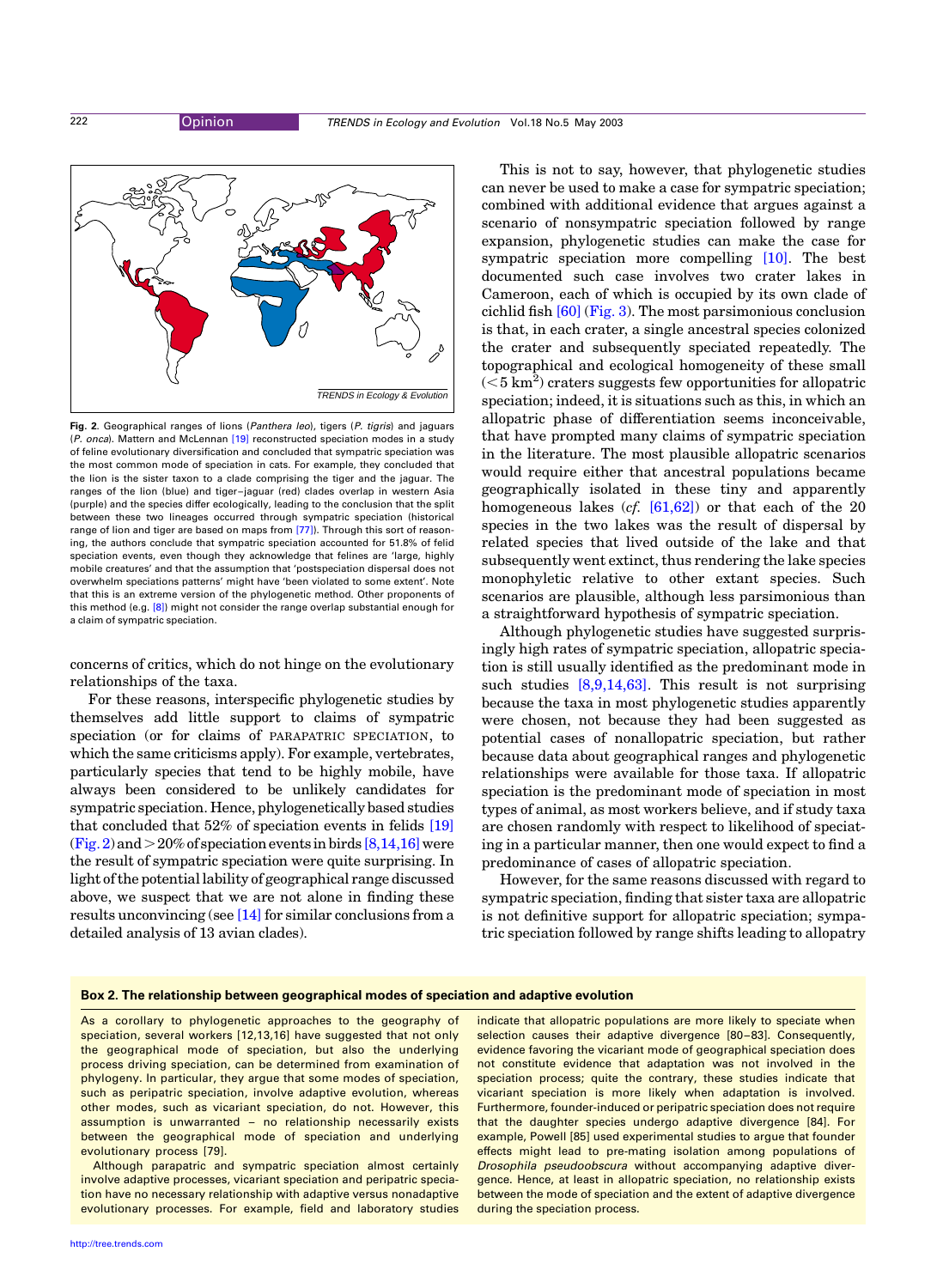<span id="page-3-0"></span>

Fig. 3. Phylogenies of cichlid species from two small African crater lakes. The monophyly of species in each crater and the lack of obvious barriers to gene flow within them makes sympatric speciation the most plausible interpretation. Reproduced, with permission, from [\[60\]](#page-7-0).

could produce the same present-day pattern. Indeed, fossil data reveal cases in which currently allopatric species were sympatric in the late Pleistocene [\[37\]](#page-6-0); moreover, some species of plants that are likely to have arisen sympatrically by allopolyploidy now have allopatric distributions separated by hundreds of kilometers [\[10\]](#page-6-0). As for sympatric speciation, the inclusion of additional data can make a case for allopatric speciation compelling. For example, when sister taxa occur on different islands [\[64,65\],](#page-7-0) are separated by physical barriers (e.g. [\[66\]](#page-7-0)), or share a common pattern of geographical distribution with other sets of sister taxa [\[23\],](#page-6-0) then allopatric speciation would seem to be the most probable interpretation.

# Vicariant versus peripatric speciation

Several studies have extended the approach outlined above to distinguish between different types of allopatric speciation (e.g.  $[8,9,16]$ ). In this case, it is the relative size of the ranges of species at the time of speciation that distinguishes between peripatric (or PERIPHERAL ISOLATES) and VICARIANT SPECIATION; similarly sized ranges indicate vicariant speciation, whereas asymmetric range sizes indicate peripatric speciation  $(Fig. 1)$  $(Fig. 1)$  $(Fig. 1)$ . For the same reasons as discussed above, however, inferences about ancestral geographical range size are unlikely to be accurate in many circumstances, and hence phylogenetic comparative methods might provide little insight [\[14\]](#page-6-0). Moreover, if Chesser and Zink [\[14\]](#page-6-0) are correct that only those peripatrically derived species that rapidly expand in range size are likely to survive, then this method will not only be inaccurate, but also biased against detecting peripatric speciation.

Another approach for distinguishing peripatric from vicariant speciation was proposed recently by Chan and Moore [\[13\],](#page-6-0) who suggested that measures of tree balance could be used to distinguish between the two. In a nutshell, Chan and Moore [\[13\]](#page-6-0) argue that vicariant speciation will produce more balanced tree topologies than will peripatric speciation because, in peripatric speciation, the processes leading to speciation occur solely in the peripheral population. Consequently, one daughter species (the peripheral populations) must complete the speciation process before being able to speciate again, whereas the other (the main population) can speciate again immediately; thus, the latter clade will tend to accumulate more speciation events, leading to an unbalanced phylogenetic topology. By contrast, in vicariant speciation, the speciation process will affect both populations equally, and thus no consistent difference should exist in the time at which either is able to speciate again; as a result, more symmetrical phylogenetic topologies would be expected. However, this method assumes allopatric speciation from the outset and cannot distinguish between allopatric, parapatric and sympatric speciation; similar to vicariant speciation, parapatric and sympatric speciation should also produce balanced tree topologies because these speciation processes should affect both daughter species in the same way. Moreover, many other explanations, such as the evolution of characters that promote speciation, have been put forward to explain tree imbalance [67-70]; thus, the existence of imbalance, even in clades in which allopatric speciation seems to have occurred, would not necessarily be indicative of peripatric speciation.

# Patterns of character evolution

Patterns of character evolution have also been suggested as a line of evidence that can support geographical interpretations (e.g. [\[15,16,71\]\)](#page-6-0), but such approaches are fraught with assumptions and are unlikely to be generally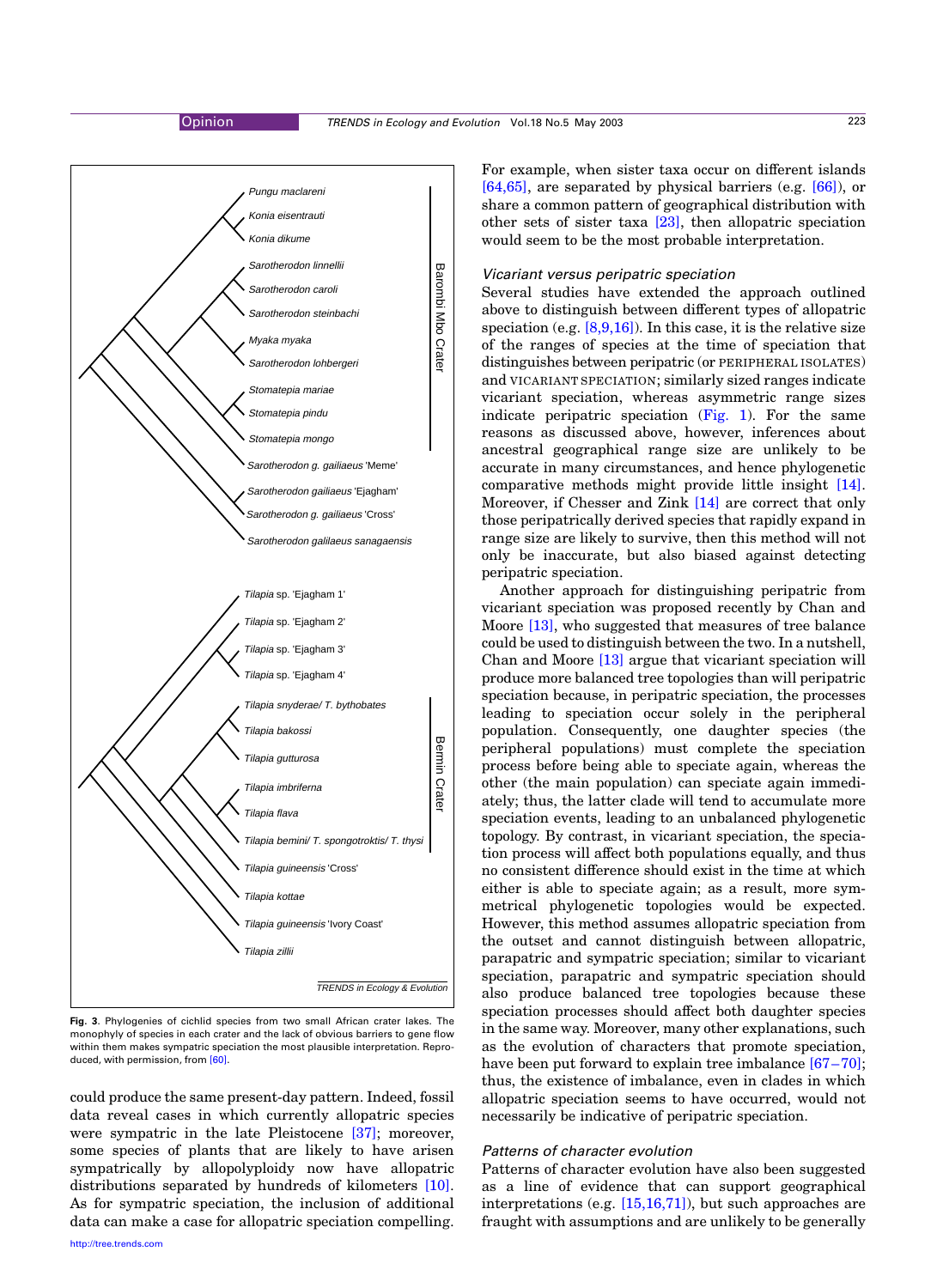<span id="page-4-0"></span>

Fig. 4. Plots of geographical range overlap through time. In three out of ten actual phylogenies [fairy wrens (Malurus), cranes (Gruidae) and swordtail fish (Xiphophorus)], most comparisons among recently divergent taxa are allopatric [as indicated by the percent range overlap (x-axis) versus evolutionary age (y-axis)], a signature of allopatric speciation with infrequent range shifts (although the swordtail fish do not show the predicted steady increase in overlap with age). However, the remaining seven groups closely resemble the results of null models that assume frequent range shifts, conditions under which allopatric and sympatric null models are indistinguishable. The inability to distinguish the observed patterns from those produced by the null models suggests that inferences concerning the geographical mode of speciation cannot be made reliably. Reproduced, with permission, from [\[9,21\].](#page-6-0)

applicable. For example, Friesen and Anderson [\[16\]](#page-6-0) suggest that vicariant speciation can be ruled out for taxa that exhibit relatively high rates of character change because such high rates are the signature of adaptive differentiation, which is supposed to not be involved in vicariant speciation. However, other processes can produce high rates of character change and adaptive differentiation might play an important role in vicariant speciation  $(Box 2)$  $(Box 2)$ . We suspect that no general relationship exists between patterns of character evolution and the geographical mode of speciation.

## Shifts in range overlap through time

Several studies have used phylogenies to test geographical modes of speciation by examining changes in geographical range size and overlap of sister taxa through time  $[8-10,21,24]$  (Fig. 4). If, for example, allopatric speciation is predominant, then recently diverged sister taxa will tend to be geographically nonoverlapping, and the degree of overlap is likely to increase between deeper phylogenetic clades as a result of geographical range shifts. Conversely, if sympatric speciation is the norm, then recent sister taxa will be entirely overlapping, but sister clades deeper in the tree will be more likely to have shifted their ranges and thus overlap less. Similar reasoning is used to distinguish peripatric from vicariant speciation. This test is a significant advance over previous methods because it does not require the reconstruction of ancestral geographical ranges. However, it is based on the assumption that, because geographical ranges shift over time, the geographical signal of speciation decays with age such that the deeper one looks in a phylogeny, the less sister taxa will exhibit a geographical pattern that conforms to the geographical mode of speciation they experienced.

Barraclough and Vogler [\[9\]](#page-6-0) conducted an important test of this approach by using simulations to assess what patterns would be expected for a phylogeny given different modes of speciation and different rates of geographical range change. These models suggest that, when a particular mode of speciation predominates in a particular group and ranges shift stochastically following speciation, modes of speciation can be inferred by plotting range overlap versus evolutionary age (Fig. 4). However, these null models also indicate that, when rates of geographical range change are high, it will be impossible to distinguish among different geographical modes of speciation because range shifts will obscure the geographical pattern of speciation for even the most recent events  $(Fig. 4)$ .

In an examination of actual phylogenies, Barraclough and Vogler [\[9\]](#page-6-0) found that, although many sister species are allopatric and range overlap increases with age in some groups, suggesting allopatric speciation, this correlation is always weak and confidence limits around the y-intercept, which represents geographical overlap at time of speciation, are often very large. Unfortunately, in most groups,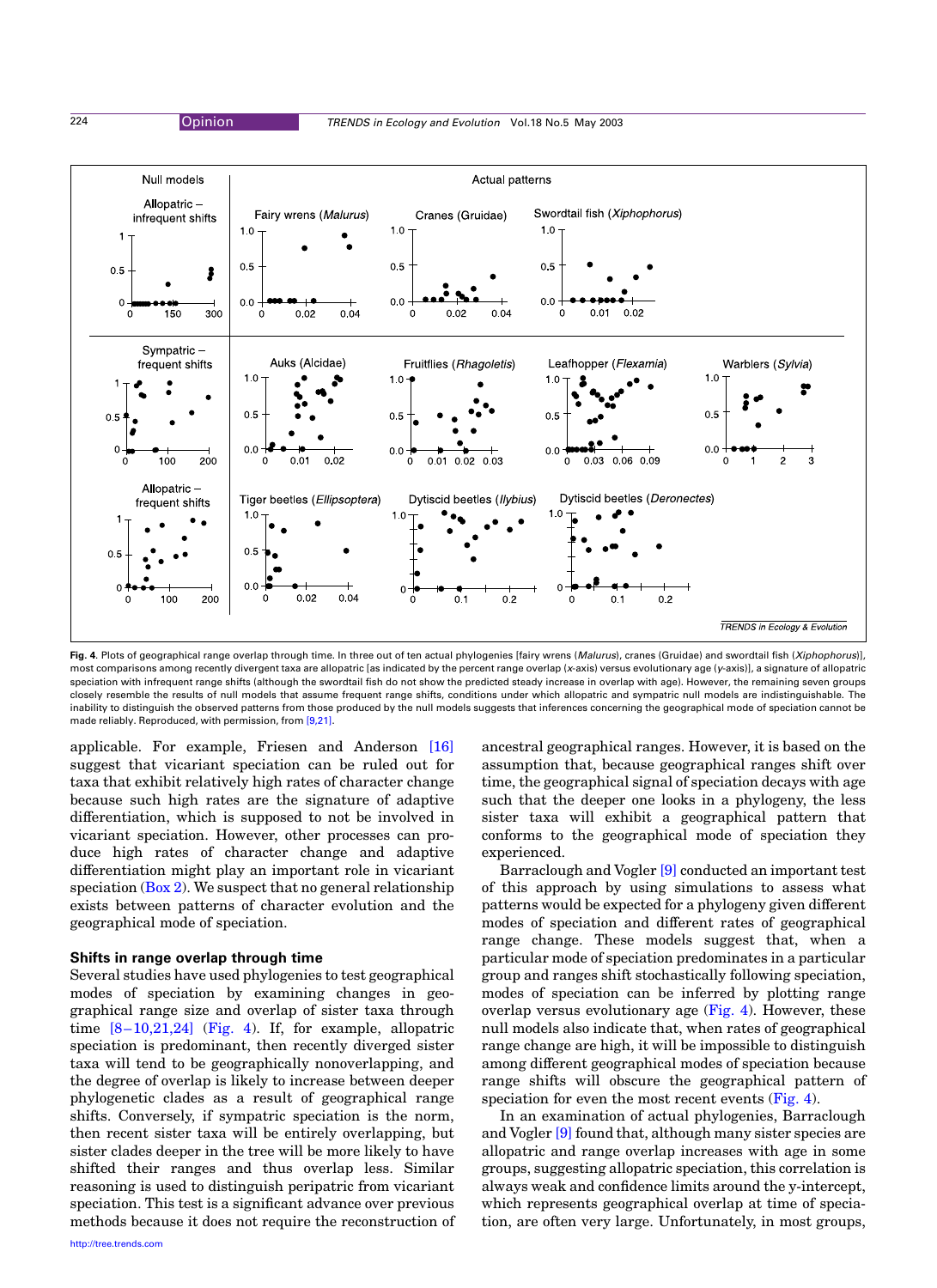the correlation between evolutionary age and geographical overlap is indistinguishable from simulations that incorporate high rates of geographical range change, regardless of whether the geographical mode of speciation in the simulations is allopatric or sympatric  $[9,21]$  ([Fig. 4](#page-4-0)). In other words, the pattern frequently observed in real phylogenies cannot be used to make inferences about the geographical mode of speciation. Given that the true rate of change in geographical range will usually be unknown and, in many cases, might be large, drawing firm conclusions from these studies will be difficult. The one exception is groups in which almost all sister taxa are allopatric and in which only sister taxa deep in the tree exhibit geographical overlap [\[24\]](#page-6-0) ([Fig. 4\)](#page-4-0). In such cases, a conclusion that allopatric speciation has occurred is reasonable, although it seems unlikely that, even in the absence of these methods, anyone would have considered such geographical patterns to be the result of any other mode of speciation.

In summary, Barraclough and Vogler find that, under the conditions of their null model, allopatric speciation and sympatric speciation can be distinguished by plotting range overlap versus age, but only when range shifts have been relatively infrequent. In practice, few phylogenies present the clear-cut pattern exhibited by the null models, suggesting either that range shifts are too frequent to leave a signature in most groups or that a single mode of speciation rarely dominates in a given group.

#### The future of phylogenetics in the study of the geography of speciation

Because speciation occurs at the population/species interface, methods are needed that focus at that level [\[25,72\]](#page-6-0). One recent approach has been to use phylogenetic approaches to focus solely on recent divergence events, either between populations within a species or within closely related species (reviewed in [\[73\]](#page-7-0)). These approaches propose that the phylogenetic structure of genetic variation among populations and very recently diverged species will differ depending on geographical mode of speciation. For example, the finding that a small and geographically isolated population was closely related to a population of a geographically widespread species, rendering that species paraphyletic, might indicate the occurrence of recent peripatric speciation [\[72\].](#page-7-0) More work is needed to validate these types of prediction, although the more general concern still remains of whether, even among such closely related taxa, one can assume that postspeciation range shifts have not obscured patterns of speciation.

Other recent approaches have moved even closer toward the population–species interface  $(Box 3)$ . These historical population genetic methods can estimate several parameters that might be useful in attempts to distinguish among alternative geographical models of speciation, such as historical population size and rates of gene flow, and could also be used to detect the signature of some

#### Box 3. Historical population genetics and the geography of speciation

Coalescent approaches to population genetics have been developed over the past 20 years to examine the historical processes responsible for patterns of genetic variation that exist within and among populations (reviewed in [86]). Some coalescent methods, which have been developed primarily to test demographic, genetic and ecological mechanisms of speciation, might also be useful for testing geographical modes of speciation.

Several methods test the simple null hypothesis of complete isolation of incipient species versus more complex models that involve divergence-with-gene-flow, natural selection, or both [87–90]. Kliman et al. [88] applied such an approach to a study of the Drosophila simulans complex, finding that a simple isolation model provides a good fit to the divergence between the cosmopolitan *D. simulans* and two island endemic forms, *D. mauritiana* and *D. sechellia*, suggesting the occurrence of allopatric speciation (perhaps not a surprising result given the geographical distribution of these species). By contrast, Machado et al. [87] rejected the strict isolation model and found evidence that some gene flow has occurred between D. persimilis and D. pseudoobscura since these species began diverging, but not recently.

These methods appear to be quite promising for distinguishing among models of isolation, divergence-with-gene-flow, and natural selection when data from multiple independent loci are available. However, this does not necessarily directly translate into distinguishing among alternative geographical modes of speciation (a purpose for which these methods were not originally intended). In the case of D. persimilis and D. pseudoobscura, support for the divergence-withgene-flow model might be the result of limited gene flow throughout the speciation process, as might be expected under sympatric or parapatric speciation, or limited gene flow following secondary contact between species whose initial divergence occurred in allopatry. Similarly, selection at some loci, but not others, during species divergence might occur in sympatry or parapatry, or might be the result of secondary contact and reinforcement following speciation in allopatry [89].

In some cases, additional analyses could be used to distinguish

among alternative geographical modes at a finer scale. For example, if the data fit a model of strict isolation, estimation of historical effective population sizes of sister species at the time of speciation might be possible [91]. These estimates could then be used to test the hypothesis of peripatric speciation, which predicts greatly different population sizes in sister species at the time of speciation. Hare et al. [92] used this approach to find that historical effective populations sizes of two dolphin species with antitropical distributions have been very large throughout their history, which suggests that their divergence did not involve small peripatric populations.

Other methods, such as nested clade analysis [93], directly incorporate haplotype trees with geographical information to test whether phylogeographical associations are due to recurrent gene flow or historical events, such as fragmentation, colonization and range expansion. Such analyses of the dynamical history of the geographical range of a population might sometimes be crucial for discriminating between alternative geographical modes of divergence [93,94]. For example, this method has been used to show that partially overlapping distributions of phylogenetically distinct groups could be due to divergence in allopatry followed by range expansion [93].

Of course, all of the population-level analyses discussed above have assumptions of their own that could limit their ability to answer questions about the geography of speciation [87,92,95]. For example, methods for estimating ancestral effective population sizes assume panmixia in the ancestor and both descendants, an assumption that, when violated, could result in rejection of the isolation model or unrealistic estimates of historical effective population sizes [87,92]. However, historical population genetic approaches will undoubtedly provide fresh new insights into the process of speciation, particularly when coalescent analyses of multiple independent loci are combined with standard phylogenetic or phylogeographical analyses. Advances such as the ongoing application of likelihood and Markov Chain Monte Carlo methods are likely to improve the complexity and utility of these methods even further [87]. Whether these approaches will provide insight into the geography of speciation remains to be seen.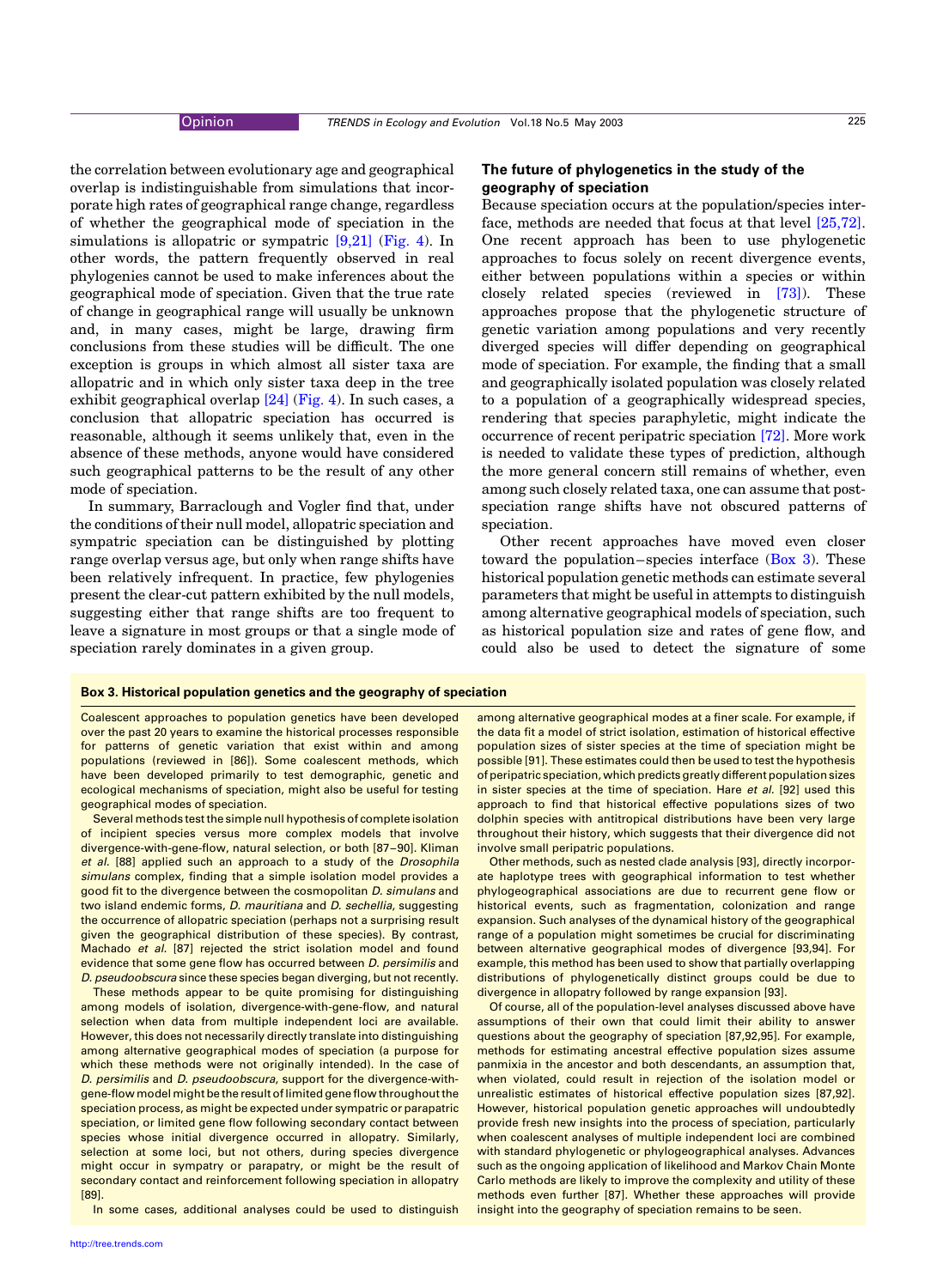important historical processes, such as population fragmentation and range shifting. These new approaches hold great promise for addressing key questions concerning speciation; whether they can resolve debate about alternative geographical modes of speciation, and avoid the pitfalls described above, remains to be seen.

#### **Conclusions**

The past 15 years have seen a remarkable revolution in comparative biology: phylogenetic historical perspectives have gone from being completely ignored to being ubiquitous. As with many conceptual breakthroughs, however, the pendulum has swung too far the other way and re-examination of the utility of these methods has begun (e.g. [\[74–76\]](#page-7-0)). Phylogenetic approaches, similar to any other analytical method, have their own particular assumptions. When those assumptions are met, phylogenetic approaches represent powerful approaches for addressing many important questions in evolutionary biology. Conversely, when they are not met, as appears often to be the case here, then interspecific phylogenetic methods generally will not be useful.

#### Acknowledgements

We thank M. Francis Benard, L. Harmon, J. Kolbe, J. Wakeley, D. Ziolkowski and three anonymous reviewers for comments. Peter Jackson shared his expertise on the geographical range of wild felids. This work was supported by the National Science Foundation (DEB 9982736).

#### References

- 1 Barton, N.H. (2001) Speciation. Trends Ecol. Evol. 16, 325–413
- 2 Brooks, D.R. and McLennan, D.A. (1991) Phylogeny, Ecology, and Behavior: A Research Program in Comparative Biology, University of Chicago Press
- 3 Grandcolas, P. ed. (1997) The Origin of Biodiversity in Insects: Phylogenetic Tests of Evolutionary Scenarios Muséum National d'Histoire Naturelle
- 4 Harvey, P.H. and Pagel, M.D. (1991) The Comparative Method in Evolutionary Biology, Oxford University Press
- 5 Maddison, D.R. and Maddison, W.P. (2000) MacClade 4: Analysis of Phylogeny and Character Evolution Version 4.0, Sinauer Associates
- 6 Eggleton, P., Vane-Wright, R.I. eds (1994) Phylogenetics and Ecology Academic Press
- 7 Barraclough, T.G. and Nee, S. (2001) Phylogenetics and speciation. Trends Ecol. Evol. 16, 391–399
- 8 Lynch, J.D. (1989) The gauge of speciation: on the frequencies of modes of speciation. In Speciation and Its Consequences (Otte, D. and Endler, J.A., eds) pp. 527–553, Sinauer Associates
- 9 Barraclough, T.G. and Vogler, A.P. (2000) Detecting the geographical pattern of speciation from species- level phylogenies. Am. Nat. 155, 419–434
- 10 Berlocher, S.H. (1998) Can sympatric speciation via host or habitat shift be proven from phylogenetic and biogeographic evidence. In Endless Forms: Species and Speciation (Howard, D.J. and Berlocher, S.H., eds) pp. 99–113, Oxford University Press
- 11 Briggs, J.C. (1999) Modes of speciation: Marine Indo-West Pacific. Bull. Mar. Sci. 65, 645–656
- 12 Brooks, D.R. and McLennan, D.A. (1993) Comparative-study of adaptive radiations with an example using parasitic flatworms (Platyhelminthes, Cercomeria). Am. Nat. 142, 755–778
- 13 Chan, K.M.A. and Moore, B.R. (1999) Accounting for mode of speciation increases power and realism of tests of phylogenetic asymmetry. Am. Nat. 153, 332–346
- 14 Chesser, R.T. and Zink, R.M. (1994) Modes of speciation in birds a test of Lynch's method. Evolution 48, 490–497
- 15 Frey, J.K. (1993) Modes of peripheral isolate formation and speciation. Syst. Biol. 42, 373–381
- 16 Friesen, V.L. and Anderson, D.J. (1997) Phylogeny and evolution of the

Sulidae (Aves: Pelecaniformes): a test of alternative modes of speciation. Mol. Phylog. Evol. 7, 252–260

- 17 Grady, J.M. and LeGrand, W.H. (1992) Phylogenetic relationships, modes of speciation, and historical biogeography of the madtom catfishes, genus Noturus Rafinesque (Siluriformes: Ictaluridae). In Systematics, Historical Ecology, and North American Freshwater Fishes (Mayden, R.L., ed.), pp. 747–777, Stanford University Press
- 18 Grant, W.S. and Leslie, R.W. (2001) Inter-ocean dispersal is an important mechanism in the zoogeography of hakes (Pisces: Merluccius spp.). J. Biogeogr. 28, 699–721
- 19 Mattern, M.Y. and McLennan, D.A. (2000) Phylogeny and speciation of felids. Cladistics 16, 232–253
- 20 Patton, J.L. and da Silva, M.N.F. (1998) Rivers, refuges, and ridges: the geography of speciation of Amazonian mammals. In Endless Forms: Species and Speciation (Howard, D.J. and Berlocher, S.H., eds) pp. 202–213, Oxford University Press
- 21 Ribera, I. et al. (2001) The effect of habitat type on speciation rates and range movements in aquatic beetles: inferences from species-level phylogenies. Mol. Ecol. 10, 721–735
- 22 Taylor, C.M. and Gotelli, N.J. (1994) The macroecology of Cyprinella correlates of phylogeny, body- size, and geographical range. Am. Nat. 144, 549–569
- 23 Green, M.D. et al. (2002) Assessing modes of speciation: range asymmetry and biogeographical congruence. Cladistics 18, 112–124
- 24 Johnson, N.K. and Cicero, C. (2002) The role of ecologic diversification in sibling speciation of Empidonax flycatchers (Tyrannidae): multigene evidence from mtDNA. Mol. Ecol. 11, 2065–2081
- 25 Templeton, A.R. (1998) The role of molecular genetics in speciation studies. In Molecular Approaches to Ecology and Evolution (DeSalle, R. and Shierwater, B., eds) pp. 131–156, Birkhäuser
- 26 Burton, J.F. (1995) Birds and Climate Change, Christopher Helm
- 27 Hewitt, G.M. (1999) Post-glacial re-colonization of European biota. Biol. J. Linn. Soc. Lond. 68, 87–112
- 28 Hewitt, G.M. (1996) Some genetic consequences of ice ages, and their role in divergence and speciation. Biol. J. Linn. Soc. Lond. 58, 247–276
- 29 Anderson, D.M. and Webb, R.S. (1994) Paleoclimatology Ice-Age tropics revisited. Nature 367, 23–24
- 30 Colinvaux, P.A. et al. (1996) A long pollen record from lowland Amazonia: Forest and cooling in glacial times. Science 274, 85–88
- 31 Haffer, J. (1987) Quaternary history of tropical America. In Biogeography and Quaternary History in Tropical America (Whitmore, T.C. and Prance, G.T., eds) pp. 1–18, Oxford University Press
- 32 Delcourt, H.R. and Delcourt, P.A. (1991) Quaternary Ecology: A Paleoecological Perspective, Chapman & Hall
- 33 Coope, G.R. and Wilkins, A.S. (1994) The response of insect faunas to glacial-interglacial climatic fluctuations. Philos. Trans. R. Soc. Lond. Ser. B 344, 19–26
- 34 Davis, M.B. (1986) Climatic instability, time lags, and community disequilibrium. In Community Ecology (Diamond, J. and Case, T.J., eds) pp. 269–284, Harper & Row
- 35 Elias, S.A. (1992) Late Quaternary zoogeography of the Chihuahuan Desert insect fauna, based on fossil records from pack-rat middens. J. Biogeogr. 19, 285–297
- 36 Graham, R.W. (1988) The role of climatic-change in the design of biological reserves – the paleoecological perspective for conservation biology. Conserv. Biol. 2, 391–394
- 37 Graham, R.W. and Lundelius, E.L. Jr (1984) Coevolutionary disequilibrium and Pleistocene extinctions. In Quaternary Extinctions: a Prehistoric Revolution (Martin, P.S. and Klein, R.G., eds) pp. 223–249, University of Arizona Press
- 38 Graham, R.W. et al. (1996) Spatial response of mammals to late quaternary environmental fluctuations. Science 272, 1601–1606
- 39 Miller, A.I. (1997) Dissecting global diversity patterns: examples from the Ordovician Radiation. Annu. Rev. Ecol. Syst. 28, 85–104
- 40 Roy, K. et al. (2001) Climate change, species range limits and body size in marine bivalves. Ecol. Lett. 4, 366–370
- 41 Brown, J.H. (1995) Macroecology, University of Chicago Press
- 42 Brown, J.H. and Lomolino, M.V. (1998) Biogeography, Sinauer Associates
- 43 Frey, J.K. (1992) Response of a mammalian faunal element to climatic changes. J. Mammal. 73, 43–50
- 44 Parmesan, C. (1996) Climate and species' range. Nature 382, 765–766
- 45 Parmesan, C. et al. (1999) Poleward shifts in geographical ranges of

<span id="page-6-0"></span>